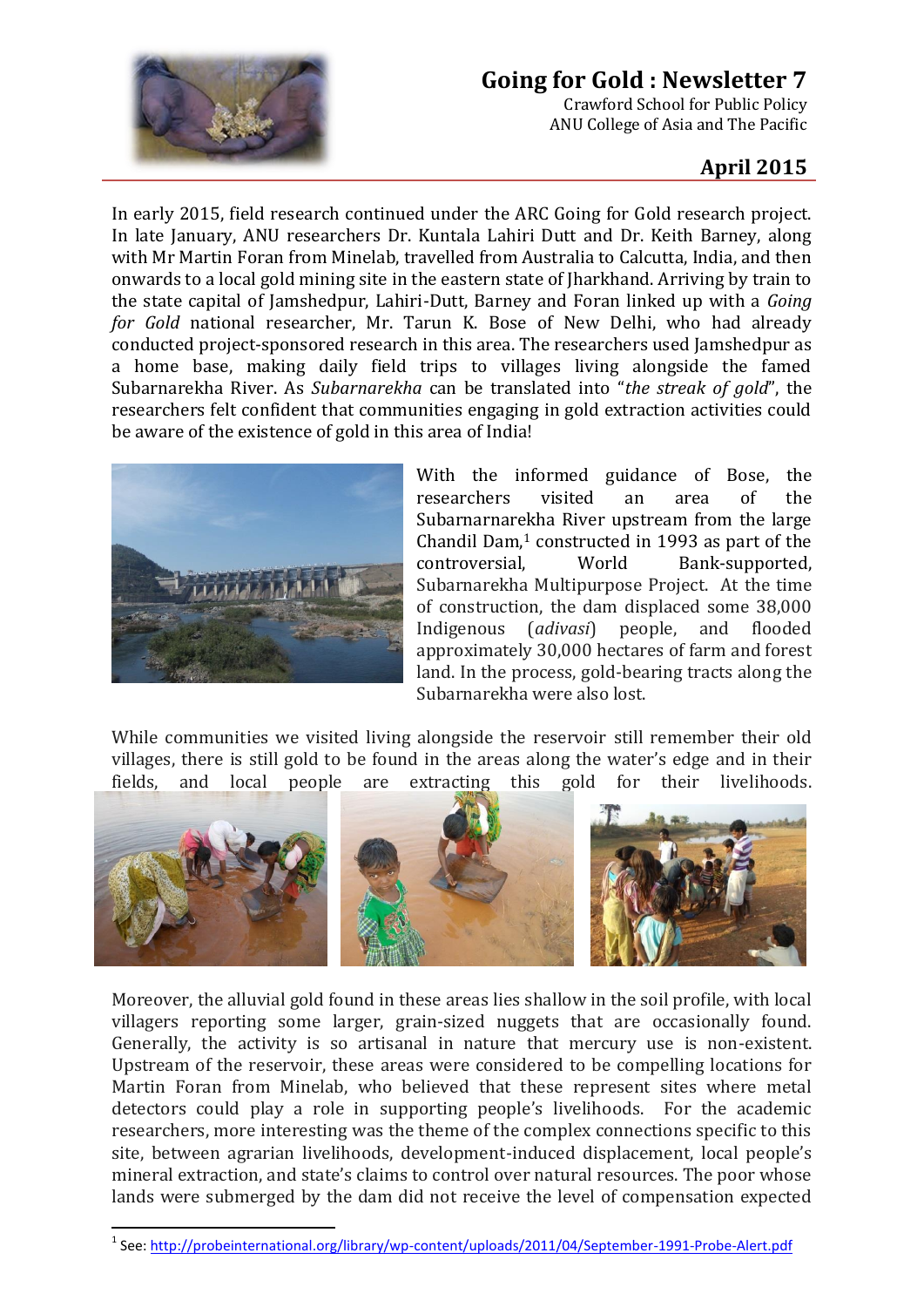by them, and lost their primary livelihood of farming. Instead, they turned to seeking a livelihood based on gold, that the dam-builders had either no knowledge of or did not care about. However, the gold provides means for a livelihood to the displaced villagers, particularly women, as many men have migrated into nearby towns and cities in search of jobs.

The riparian tract along the Subarnarekha also offered a tantalizing glimpse into the

forgotten colonial history of the area, as local villagers introduced the researchers to one of several old, reinforced, gold mining tunnels. Part of the forest road the researchers traveled along to get to this site also appeared to be of colonial origin. According to our National Research Partner in India, Professor Amalendu Jyotishi, it is possible that these tunnels were constructed sometime between 1870 to 1880s, at the tail end of the 'Indian gold rush'. All this provided



interesting clues to a fascinating local context of contemporary and historical gold mining activities along the Subarnarekha that will be interesting to understand further.

The second important area along the Subarnarekha involved a site along the riverbank downstream from the Chandil Dam. In a number of places in this general location, dozens of local men were engaged in hard labour, digging into the coarse gravel of the riverbed in order to extract soil for gold panning.